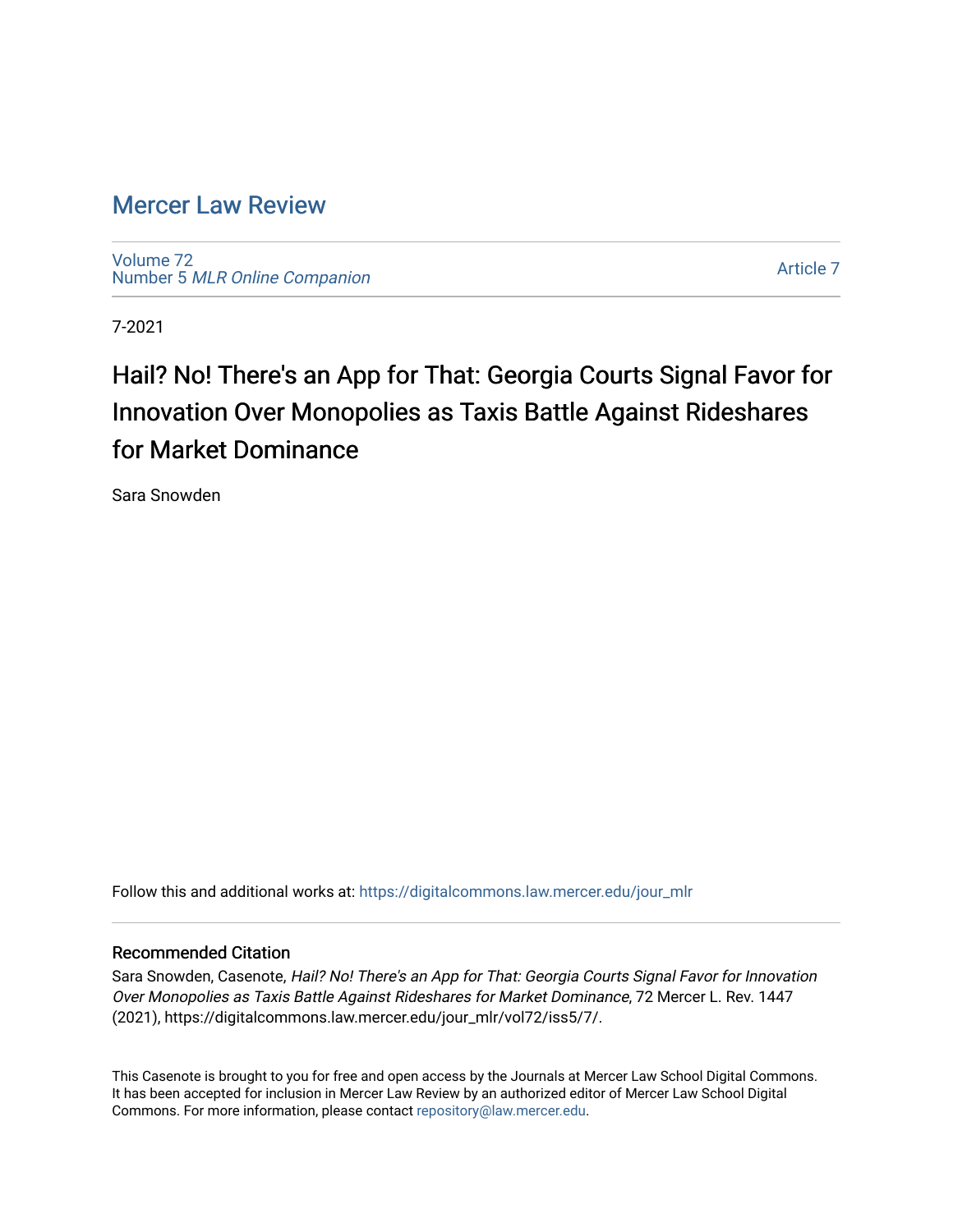# **Hail? No! There's an App for That: Georgia Courts Signal Favor for Innovation Over Monopolies as Taxis Battle Against Rideshares for Market Dominance \***

#### I. INTRODUCTION

*Atlanta Metro Leasing, Inc. v. City of Atlanta1* was a battle in the making between traditional taxis<sup>2</sup> and novel rideshares<sup>3</sup> since the latter emerged in Atlanta's vehicle-for-hire marketplace.4 As a major player in Atlanta's traditional taxi industry, Atlanta Metro Leasing, Inc. (Atlanta Metro) went toe-to-toe with the City of Atlanta (City) for refusing to enforce its ordinances against rideshare companies, such as Uber and Lyft.5 Atlanta Metro contended the City's failure to enforce its ordinances eroded Atlanta Metro's previously enjoyed exclusivity in the vehicle-for-hire industry, and therefore, diminished the value of taxi

1447

<sup>\*</sup> To Professor Anne Johnson, thank you for being a source of wisdom and guidance. To Morgan and Clayton Kendrick, the world's best mentors, thank you for blessing me with your friendship. To my family, thank you for cheering me on and helping me abide. I do not know where this journey will lead, but with you all by my side, I know it will be an adventure! I love you guys.

<sup>1</sup> 353 Ga. App. 785, 839 S.E.2d 278 (2020).

<sup>2</sup> O.C.G.A. § 40-1-1(63.1) (2020); Atlanta, Ga., Ordinance § 22-201 (2020) (defining "taxi" as a licensed vehicle for hire that carries a small, limited number of passengers on personalized trips for a fee).

<sup>3</sup> Atlanta, Ga., Ordinance § 22-201 (2020) (defining rideshare company as an entity that uses a digital network to connect passengers to drivers for prearranged transportation for hire).

<sup>4</sup> *Atlanta Metro*, 353 Ga. App. at 787, 839 S.E.2d at 282–83.

<sup>5</sup> *Id.* at 786–87, 791–92, 839 S.E. 2d at 282–83, 285–86; Atlanta, Ga., Code § 162-56(a) (2020) (requiring taxis operating in the City of Atlanta to possess a medallion and Cityissued permit).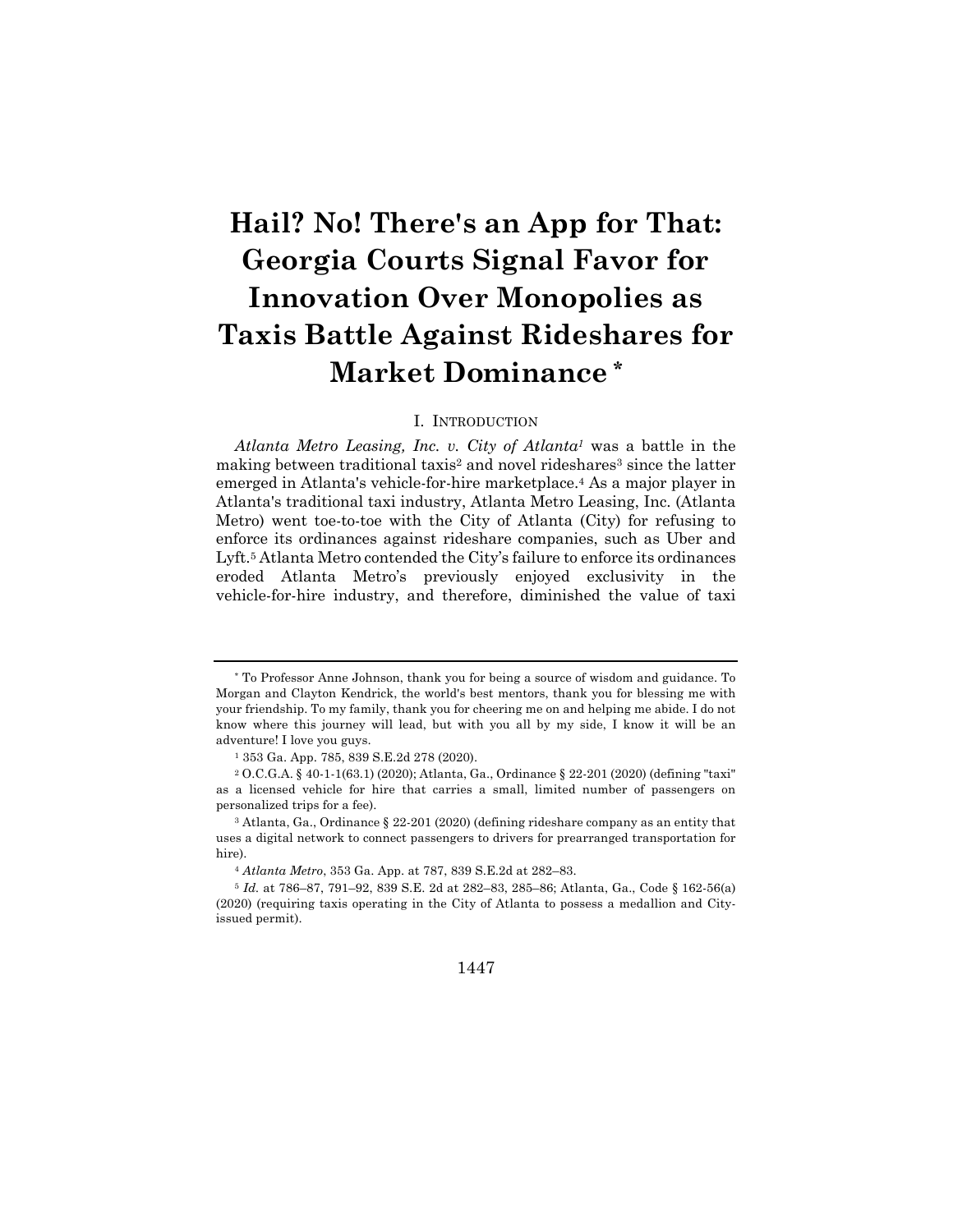medallions.6 Looming in the background, the advent of rideshares prompted a nationwide rash of similar, but unsuccessful, lawsuits.7 In addition to this unfavorable, yet persuasive precedent, Atlanta Metro faced the challenge of overcoming the City's sovereign immunity defense.8

In an attempt to overcome these hurdles, Atlanta Metro presented the court with a matter of first impression: whether the City's issuance of taxi medallions created franchise agreements.9 The appeal of this argument to Atlanta Metro was that a franchise agreement<sup>10</sup> is a contract protecting market exclusivity.11 And according to the Georgia Legislature, a government entity cannot hide behind sovereign immunity when it has breached a contract.12 Ultimately, the court disagreed and held that the issuance of medallions did not constitute a franchise agreement.13 The court's response to these arguments reflects its forward-thinking approach and receptive attitude to the advancement of technological innovations.

<sup>8</sup> *Atlanta Metro*, 353 Ga. App. at 787–89, 839 S.E.2d at 283–84 (*citing* McConnell v. Dept. of Labor, 302 Ga. 18, 19, 805 S.E.2d 79 (2017)); GA. CONST. art. I, § 2, para. 9 (e) (Sovereign immunity protects governmental municipalities from legal action unless it is otherwise waived.).

<sup>9</sup> *Atlanta Metro*, 353 Ga. App. at 785, 839 S.E.2d at 281–82.

<sup>10</sup> *Franchise,* Black's Law Dictionary (11th ed. 2019) (defining franchise as a privilege conferred by the government that allowed a specific business substantive rights to operate in designated areas).

<sup>11</sup> *Atlanta Metro*, 353 Ga. App. at 786–87, 790–91, 839 S.E.2d at 282–83, 285.

<sup>12</sup> *Id.* at 790–91, 839 S.E.2d at 285 (*quoting* GA. CONST. art. I, § 2, para. 9(c) ("The state's defense of sovereign immunity is hereby waived as to any action ex contractu for the breach of any written contract now existing or hereafter entered into by the state or its departments or agencies.")).

<sup>13</sup> *Id.* at 800, 839 S.E.2d at 291.

<sup>6</sup> *Id.* at 787–87, 839 S.E.2d at 282–83; Atlanta, Ga., Code § 162-56(a) (2020) (explaining that medallions, also known as certificates of public convenience and necessity, or CPNCs, are transferable permits required as a prerequisite to obtaining a business license to operate a taxi).

<sup>7</sup> Illinois Transp. Trade Ass'n v. City of Chicago, 839 F.3d 594, 598 (7th Cir. 2016) (holding bifurcated regulatory scheme was not an equal protection violation); Checker Cab Philadelphia v. Philadelphia Parking Auth., 306 F. Supp. 3d 710, 735–36 (E.D. Pa. 2018) (finding unequal treatment was justified because taxis and rideshares were not similarly situated); Desoto Cab Company, Inc. v. Picker, 228 F. Supp. 3d 950, 960 (N.D. Cal. 2017) (finding city was allowed to delegate regulatory duties over taxis and rideshares to different agencies because their business schemes were dissimilar); Boston Taxi Owners Ass'n, Inc. v. City of Boston, 180 F. Supp. 3d 108, 117 (Mass. Dist. Ct. 2016) (finding ownership of medallions did not equate to ownership in vehicle-for-hire industry to justify a right to market exclusivity).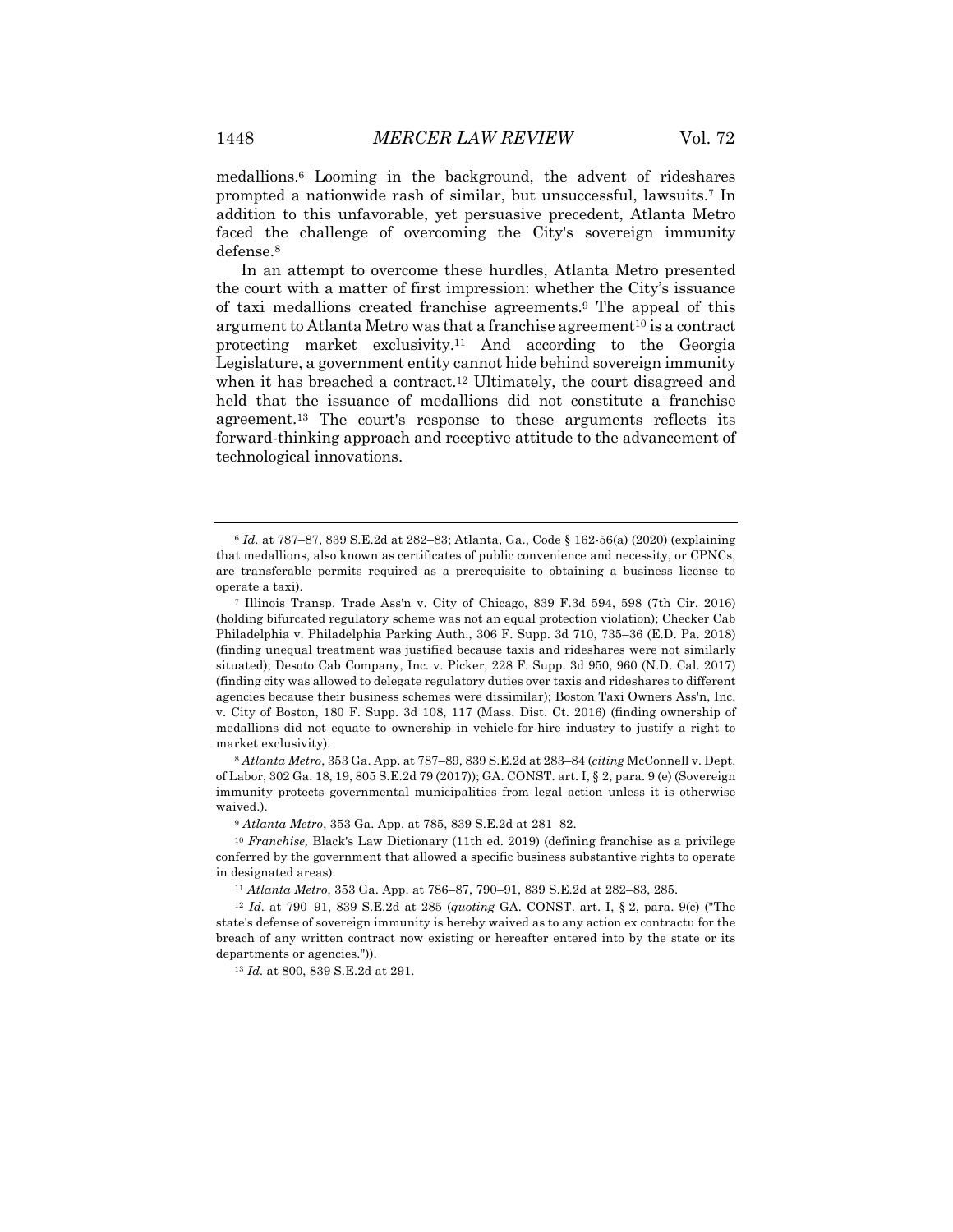#### II. FACTUAL BACKGROUND

The City has long required that taxis, a type of vehicle for hire, have a medallion and a City-issued license to operate.14 After the City capped the number of authorized medallions, the medallions themselves became lucrative investments in what was considered a closed, exclusive market.15 This medallion cap also fostered an understanding among medallion owners "that the city would take reasonable measures to enforce the [taxi] ordinance[s] such that unlicensed taxicab businesses in the City would be curtailed and . . . [medallion] values would be protected from diminution arising out of unlawful competition."16

Fast forward to 2012, the City saw the emergence of rideshare companies, namely Uber and Lyft, operating as rivals to traditional taxis.17 The City initially responded by ticketing rideshare drivers as unlicensed taxis but suspended these efforts entirely in 2014.18 The City's deferential treatment of rideshares has had dire consequences on medallion values.19 In 2014, a single medallion in Atlanta was valued at  $$80,000.^{20}$  By 2017, the estimated value was less than  $$10,000.^{21}$  This is similar to plummeting values in other cities across the nation due to the advent of rideshares. For example, the average cost of a medallion in New York City fell from \$1.16 million down to \$164,518 between March 2014 to November 2019.22

Atlanta Metro filed suit against the City in the Fulton County Superior Court for breach of franchise agreements allegedly created when the City issued taxi medallions.<sup>23</sup> Atlanta Metro claimed that taxis were "urban transportation companies," and therefore, met the statutory classification requirements of section 36-34-2(7)(A) of the Official Code of Georgia Annotated, $24$  under which the City was authorized to grant

<sup>22</sup> New York City Council, *Report of the Taxi Medallion Task Force* (Jan. 31, 2020), https://council.nyc.gov/data/taxis.

<sup>24</sup> O.C.G.A. § 36-34-2(7)(A) (2020).

<sup>&</sup>lt;sup>14</sup> *Id.* at 786, 839 S.E.2d at 282 (referring to code requiring taxis to possess medallions instituted in 1977).

<sup>15</sup> *Id.* (rising in value from \$100 in 1977 to approximately \$80,000 in 2014).

<sup>16</sup> *Id.* at 786–87, 839 S.E.2d at 282.

<sup>17</sup> *Id.* at 787, 839 S.E.2d at 282–83.

<sup>18</sup> *Id.*

<sup>19</sup> *Id.* at 787, 839 S.E. 2d at 283.

<sup>20</sup> *Id.* at 786, 839 S.E.2d at 282.

<sup>21</sup> Matt Kempner, *Atlanta Cabbies Want Compensation Over Uber Rules*, Atlanta Journal Constitution (May 16, 2017), https://www.ajc.com/business/atlanta-cabbies-wantcompensation-over-uber-rules/TJecODvVIzNRviDtS9DgMN/.

<sup>23</sup> *Atlanta Metro*, 353 Ga. App. at 785–87, 839 S.E.2d at 281–83.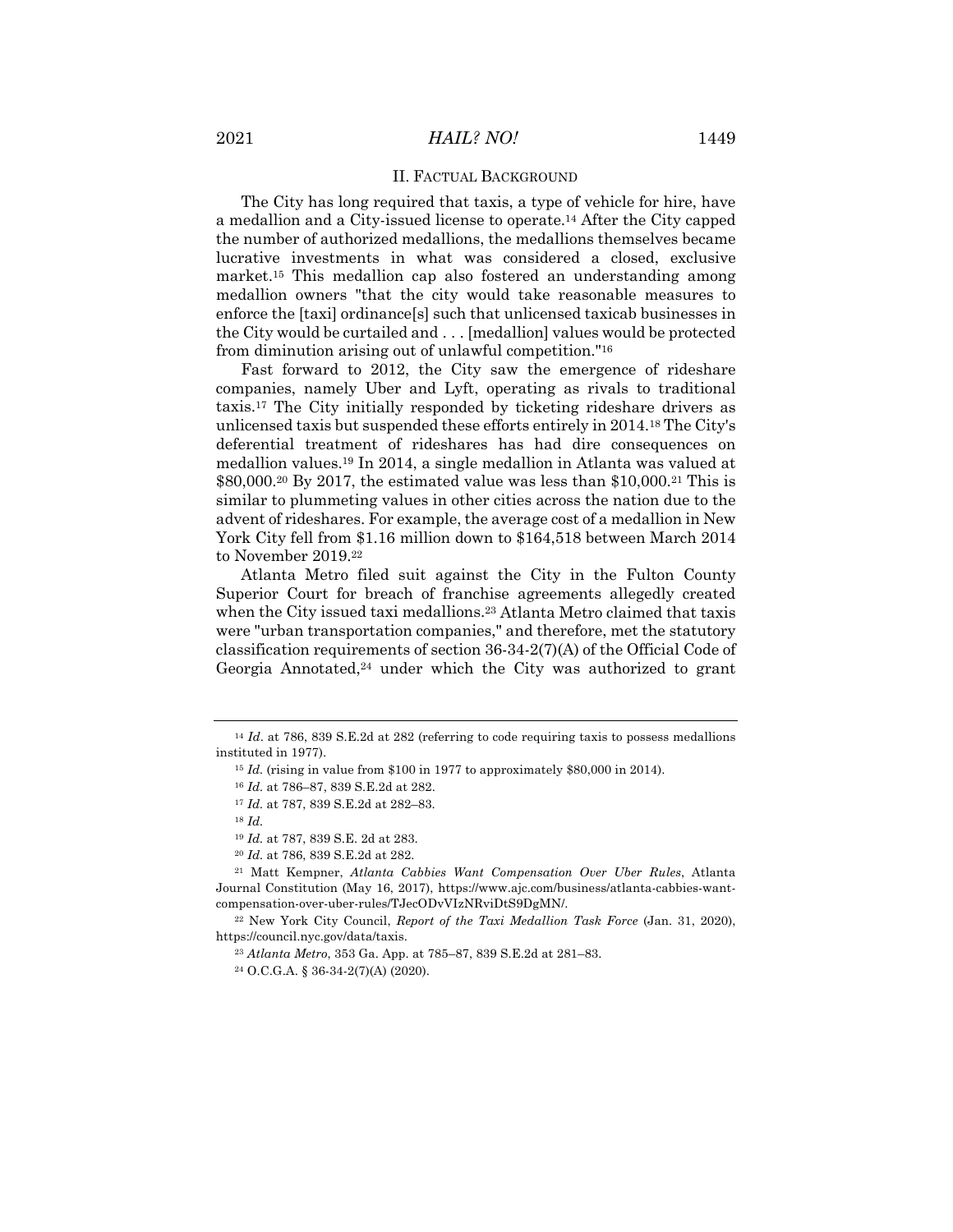franchises.25 Furthermore, Atlanta Metro asserted that, in addition to vesting property rights, medallion ownership guaranteed market exclusivity, and by failing to enforce taxi regulations equally against rideshares, the City permitted illegal competition to damage medallion values.26 The lawsuit spanned from 2014, when the City stopped issuing citations to rideshares operating without medallions, until 2015 when the Georgia General Assembly enacted legislation governing rideshares.27 In response, the City filed a motion to dismiss. The trial court granted the City's motion but gave no basis for its ruling.28

On appeal, the Georgia Court of Appeals affirmed the trial court's ruling.29 The court of appeals rejected the assertion that taxis were urban transportation companies.30 Therefore, since taxis did not fall into one of the statutorily required classifications necessary for franchise formation, the court held no franchise agreement or promise of market exclusivity was created when the medallions were issued.31

#### III. LEGAL BACKGROUND

#### *A. Local and State Legislative History*

The Atlanta Code of Ordinances (Code)<sup>32</sup> has given the City the power to regulate taxis as vehicles for hire, since 1977.33 Per the Code, taxis must be licensed by the City to operate in Atlanta.34 However, the City

 $33$  Atlanta, Ga., Code § 1-102(c)(36) (2020) (citing "The city shall have all powers now vested in the city and now or hereafter granted to municipal corporations by the laws of Georgia and shall have the power . . . [t]o regulate and license vehicles operated for hire in the city; to limit the number of such vehicles; to require the operators thereof to be licensed; to require public liability insurance on such vehicles in amounts prescribed by ordinance . . . .").

<sup>34</sup> Atlanta, Ga., Code § 162-56(a) (2020) (citing "No vehicle for hire shall be operated on the highways of the city . . . until the company with which it is affiliated has obtained a business license from the city.").

<sup>25</sup> *Atlanta Metro*, 353 Ga. App. at 793, 839 S.E.2d at 286–87.

<sup>26</sup> *Id.* at 786–87, 791–92, 839 S.E.2d at 282–83, 285–86.

<sup>27</sup> *Id.* at 787, 839 S.E.2d at 282–83 (referencing O.C.G.A. § 40-1-191 enacted July 1, 2015 and preempted the entire field of regulation over vehicles-for-hire, including taxis and rideshares, throughout the state).

<sup>28</sup> *Id.* at 787, 839 S.E.2d at 283.

<sup>29</sup> *Id.* at 785, 839 S.E.2d at 281.

<sup>30</sup> *Id.* at 794, 839 S.E.2d at 287.

<sup>31</sup> *Id.* at 792–95, 798, 839 S.E.2d at 286–87, 289.

<sup>32</sup> Atlanta, Ga., Code § 1-102 (2020).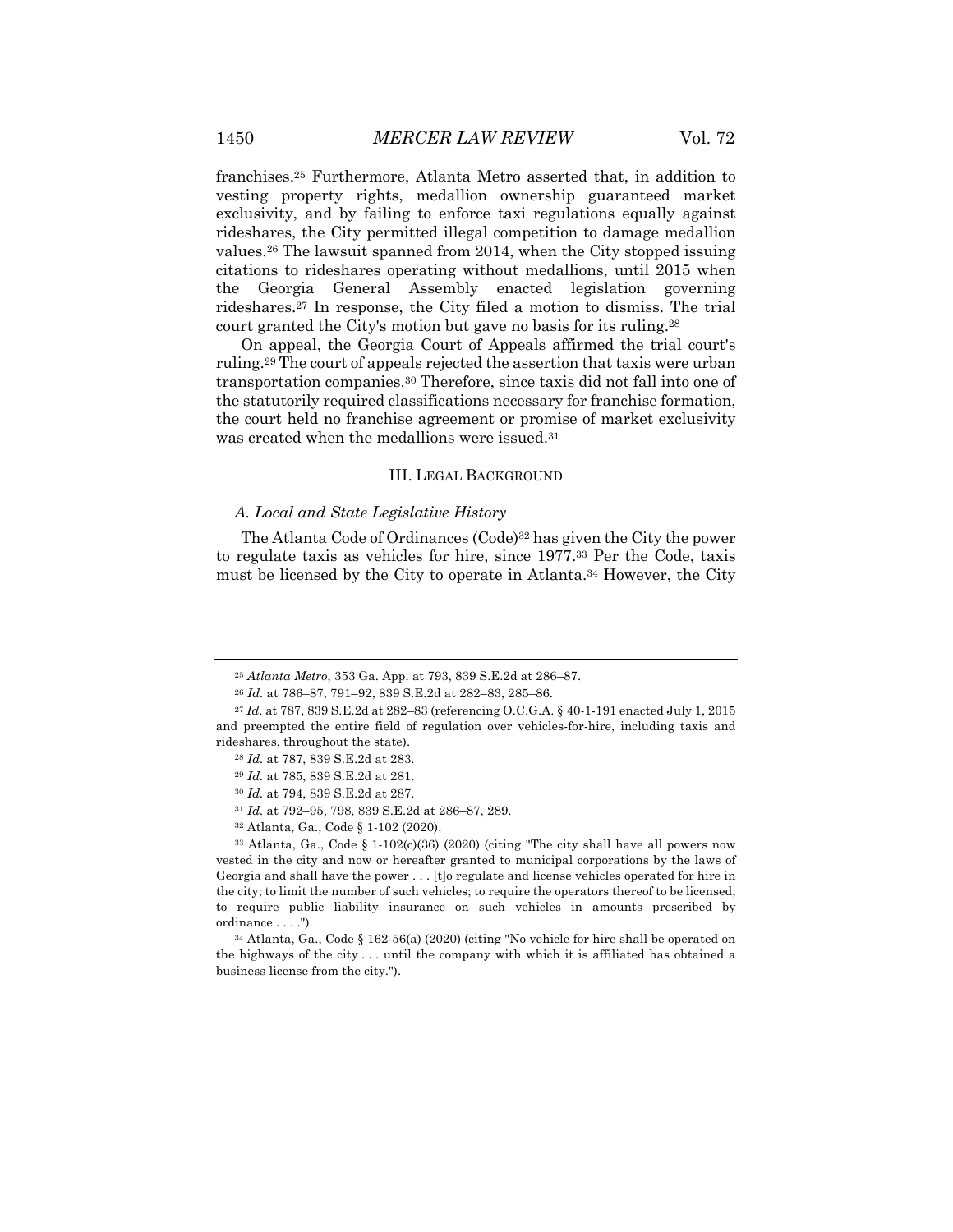also exercised its authority under O.C.G.A.  $\S 36-60-25(a)^{35}$  and stipulated that, as a prerequisite to obtaining a license, taxi operators must first possess a limited, and therefore, hard-to-come-by taxi medallion.36 The state of Georgia and the City both recognize that these medallions have inherent property interests.<sup>37</sup> Per O.C.G.A.  $\S 36-60-25(b)$ ,<sup>38</sup> medallions are fully transferrable by way of "purchase, gift, bequest, or acquisition . . . ."39 Georgia Code section 36-60-25(b) also permits that medallions can serve as collateral for loans, granting lenders property rights as well.<sup>40</sup> Section 162-62 of the Atlanta City Ordinance,<sup>41</sup> which governs medallions in the City, echoes the language of the statute.42

In response to the growing popularity of rideshares and varying degrees of regulation in each municipality, the Georgia General Assembly passed House Bill 225.43 Codified at O.C.G.A. § 40-1-191,44 this statute preempted the entire field of regulation over vehicles for hire, providing uniform administration of taxis and rideshares throughout the state.<sup>45</sup> Though O.C.G.A. § 36-60-25 $(c)$ <sup>46</sup> was also amended to prohibit new taxi medallion regulations, any preexisting mandates, like those in the City, remained enforceable.47

#### *B. Taxis and Rideshares: Equal Protection and Market Exclusivity*

#### **1. Bifurcated Schemes and Unequal Treatment**

When courts in other jurisdictions considered whether regulatory schemes that held taxis and rideshares to different standards violated

<sup>39</sup> *Id.*

<sup>40</sup> *Id.*

<sup>41</sup> Atlanta, Ga., Ordinance § 162-62(a), (d), (e) (1977).

<sup>42</sup> *Id.*

<sup>44</sup> O.C.G.A. § 40-1-191 (2020).

<sup>45</sup> *Id.*

<sup>35</sup> O.C.G.A. § 36-60-25(a) (2020) (citing "Each . . . municipal corporation may require the owner or operator of a taxicab to obtain a certificate of public necessity and convenience or medallion in order to operate . . . .").

<sup>36</sup> Atlanta, Ga., Code § 162-61(a) (2020) (citing "The maximum number of taxicab CPNC's outstanding shall be 1,600 . . . established in 1995"); *Atlanta Metro*, 353 Ga. App. at 786, 839 S.E.2d at 282 (explaining the cost of a medallion increased from \$100 in 1977 to \$80,000 in 2014); Atlanta, Ga., Code § 162-56(a) (2020) (citing "No vehicle for hire shall be operated ... until its owner ... has ... a valid certificate of public necessity and convenience . . . .").

<sup>37</sup> O.C.G.A. § 36-60-25(b) (2020); Atlanta, Ga., Ordinance § 162-62(a), (d), (e) (2020).

<sup>38</sup> O.C.G.A. § 36-60-25(b).

<sup>43</sup> Ga. H.R. Bill 225, 2015 Ga. Laws (codified at O.C.G.A. § 40-1-191 (2020)).

<sup>46</sup> O.C.G.A. § 36-60-25(c) (2020).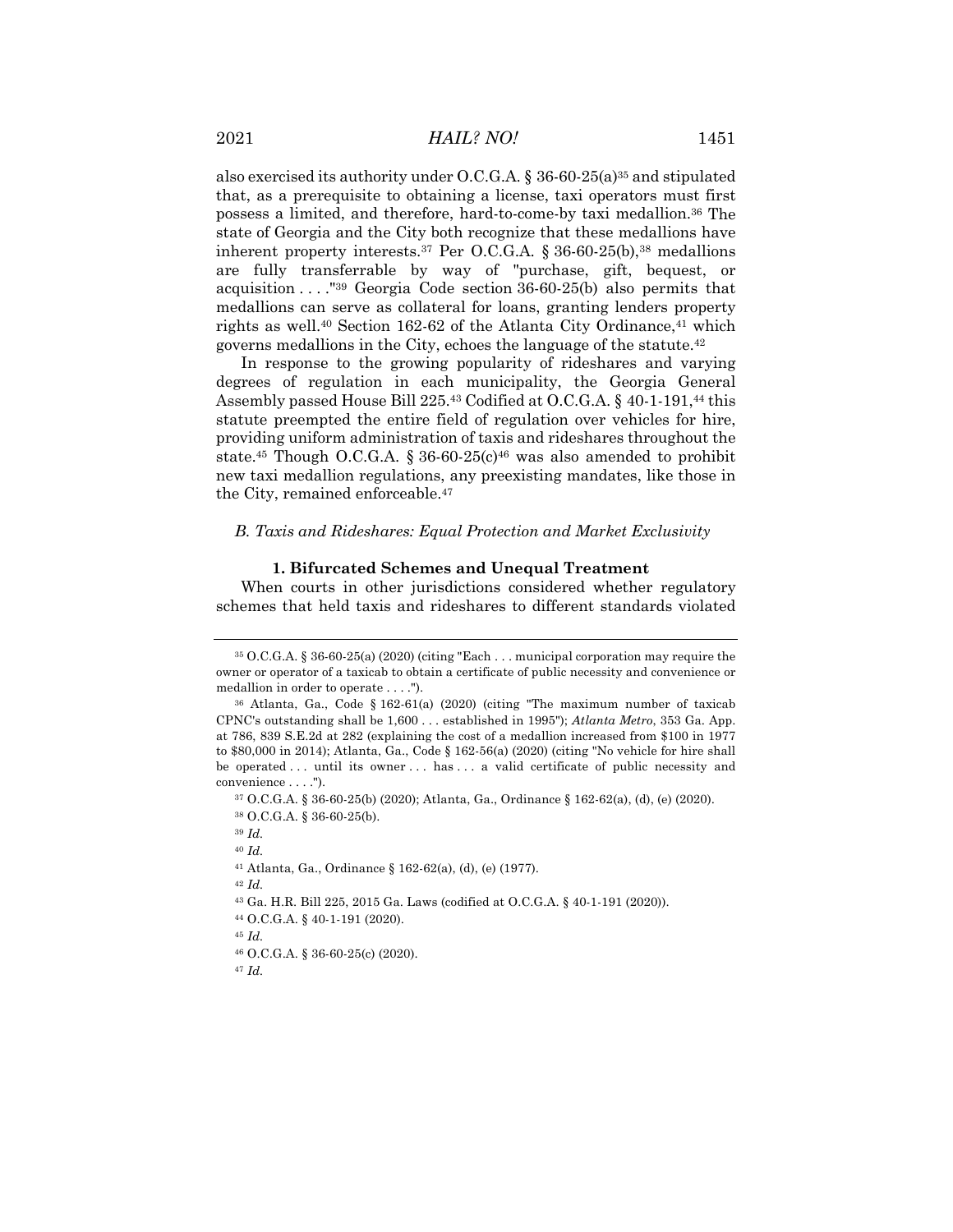equal protection rights, they answered in the negative.48 Bifurcated laws that resulted in unequal treatment were constitutional if there was any rational basis for the distinctive classifications.49

The United States Court of Appeals for the Seventh Circuit focused on the differences between taxis and popular rideshare company, Uber, in the 2016 case, *Illinois Transportation Trade Association v. City of Chicago*.50 Striking down claims of equal protection violations, the court held that the respective modes of operation were sufficiently dissimilar which justified Chicago's separate regulatory structures.<sup>51</sup> Notably, there was a marked difference in the process by which passengers engaged taxis and rideshares.52 Taxis were hired by being hailed on the street, called through a dispatch service, or summoned at a taxi stand.53 Ubers, meanwhile, could not be hailed in a point-of-sale fashion.54 Ubers were hired by passengers who registered for an online account prior to summoning the rideshare.<sup>55</sup> The court held that, in contrast to hailing a taxi, the process by which passengers requested Ubers created a contractual relationship between the parties.56

Additionally, the court listed several convenience and safety advantages of Uber over taxis.57 Uber stored passenger payment information, provided estimated arrival times, and allowed patrons to hail a ride from anywhere (as opposed to traditional taxi street hails).<sup>58</sup> Moreover, Uber featured safety controls that allowed passengers to view driver identification and ratings before the rider entered the vehicle.<sup>59</sup> Likewise, passengers were encouraged to leave ratings after each trip as this enticed safer driving practices.60 Furthermore, because Uber hired part-time drivers, the cars presumably were driven less miles and had less wear and tear.61 Regarding taxis, the court noted that some

<sup>48</sup> *Desoto Cab*, 228 F. Supp. 3d at 962; *Illinois Transp.*, 839 F.3d at 598; *Checker Cab*, 306 F. Supp. 3d at 736.

<sup>49</sup> *Checker Cab*, 306 F. Supp. 3d at 738–39 (*citing* FCC v. Beach Communications, 508 U.S. 307, 313–14 (1993)).

<sup>50</sup> 839 F.3d at 595. <sup>51</sup> *Id.* at 598. <sup>52</sup> *Id.* at 595–96. <sup>53</sup> *Id.* <sup>54</sup> *Id.* at 598. <sup>55</sup> *Id.* <sup>56</sup> *Id.* <sup>57</sup> *Id.* at 596. <sup>58</sup> *Id.* <sup>59</sup> *Id.* at 598. <sup>60</sup> *Id.* at 596. <sup>61</sup> *Id.* at 598.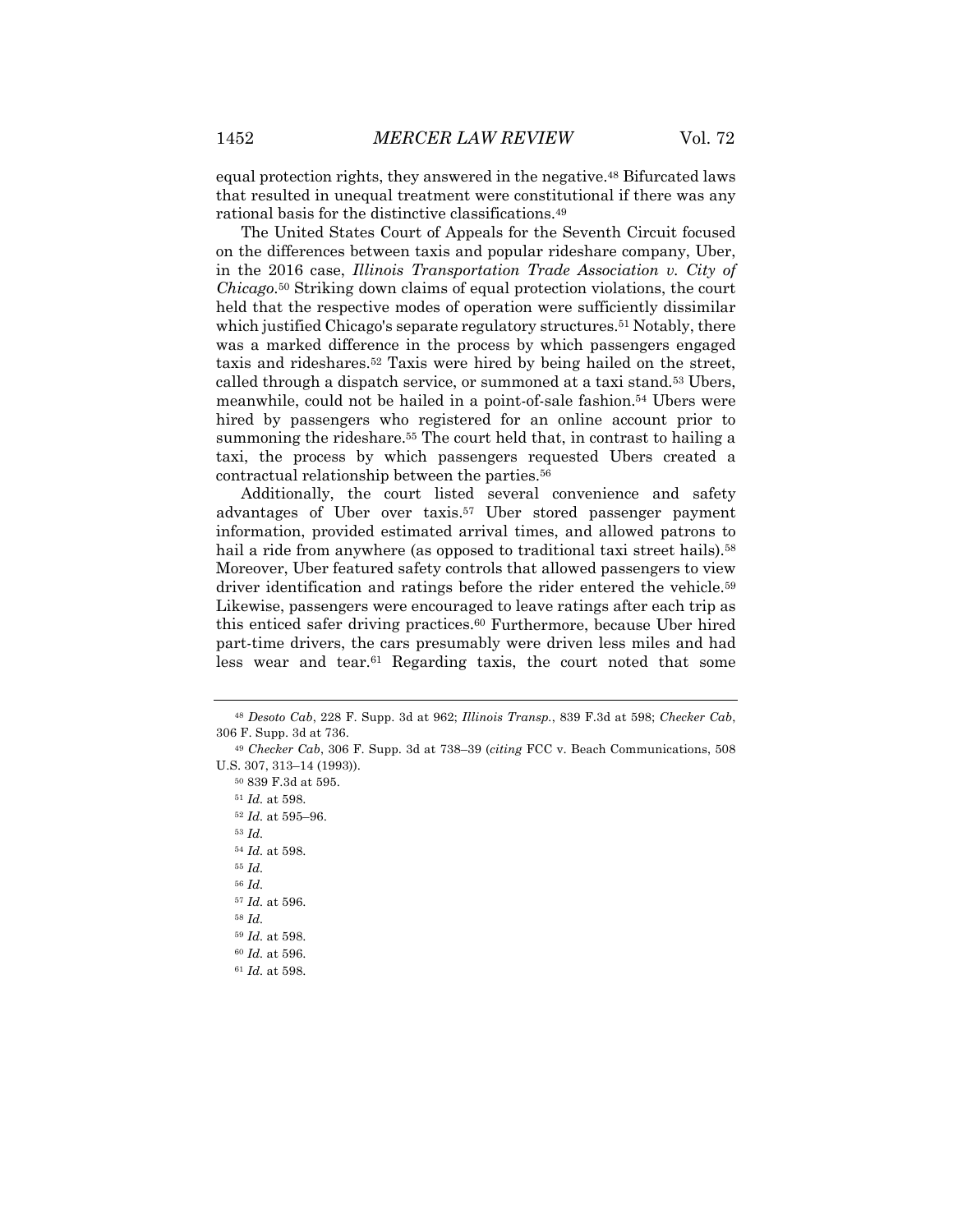passengers still preferred them because they were hailed quickly and were immediately available.62 Also, taxi fares were fixed by the city and predictable.63 However, given that the nature of street hails made passengers more vulnerable, the city was justified when it enacted more stringent oversight of taxis.64 Holding that rideshares and taxis were distinct services, the court reasoned that consumers likely agreed, because if not, rideshares could not have been established.65

Similar to *Illinois Transportation*, in *Checker Cab Philadelphia v. Philadelphia Parking Authority*,<sup>66</sup> a 2018 case from the United States District Court for the Eastern District of Pennsylvania, the court also considered the merits of alleged equal protection violations.67 The court found the claim lacking because taxi and rideshare companies were not similarly situated, and therefore, unequal treatment was justified.<sup>68</sup> Beginning in October 2014, the Philadelphia Parking Authority (PPA) enforced taxi ordinances against illegal rideshares.69 However, in 2016, the PPA and Uber reached a settlement, and the PPA ceased all impound and enforcement actions against rideshares.70 This agreement constituted an acquiescence of rideshares' growing popularity in Philadelphia.71

The court ruled that the legal status of taxis and rideshares was substantially different.72 The court found it "significant that the Pennsylvania legislature enacted new laws specifically"73 for rideshares, rather than adapting existing taxi regulations to encompass them.74 The court interpreted these new laws as a sign that the legislature considered rideshares distinguishable enough from taxis to warrant separate treatment.75

Similarly, due to the differences between taxis and rideshares, the court in *Desoto Cab Company, Inc. v. Picker*,76 a 2017 case from the

 *Id.* at 597. <sup>63</sup> *Id. Id.* at 598. *Id.* at 598–99. 306 F. Supp. 3d 710 (E.D. Pa. 2018). *Id.* at 731. *Id.* at 735, 738–39. *Id.* at 725. *Id.* at 725–26. *Id.* at 730. *Id.* at 735. <sup>73</sup> *Id.* <sup>74</sup> *Id. Id.* at 735–36. 228 F. Supp. 3d at 950 (*aff'd,* 714 F. App'x. 783 (9th Cir. 2018)).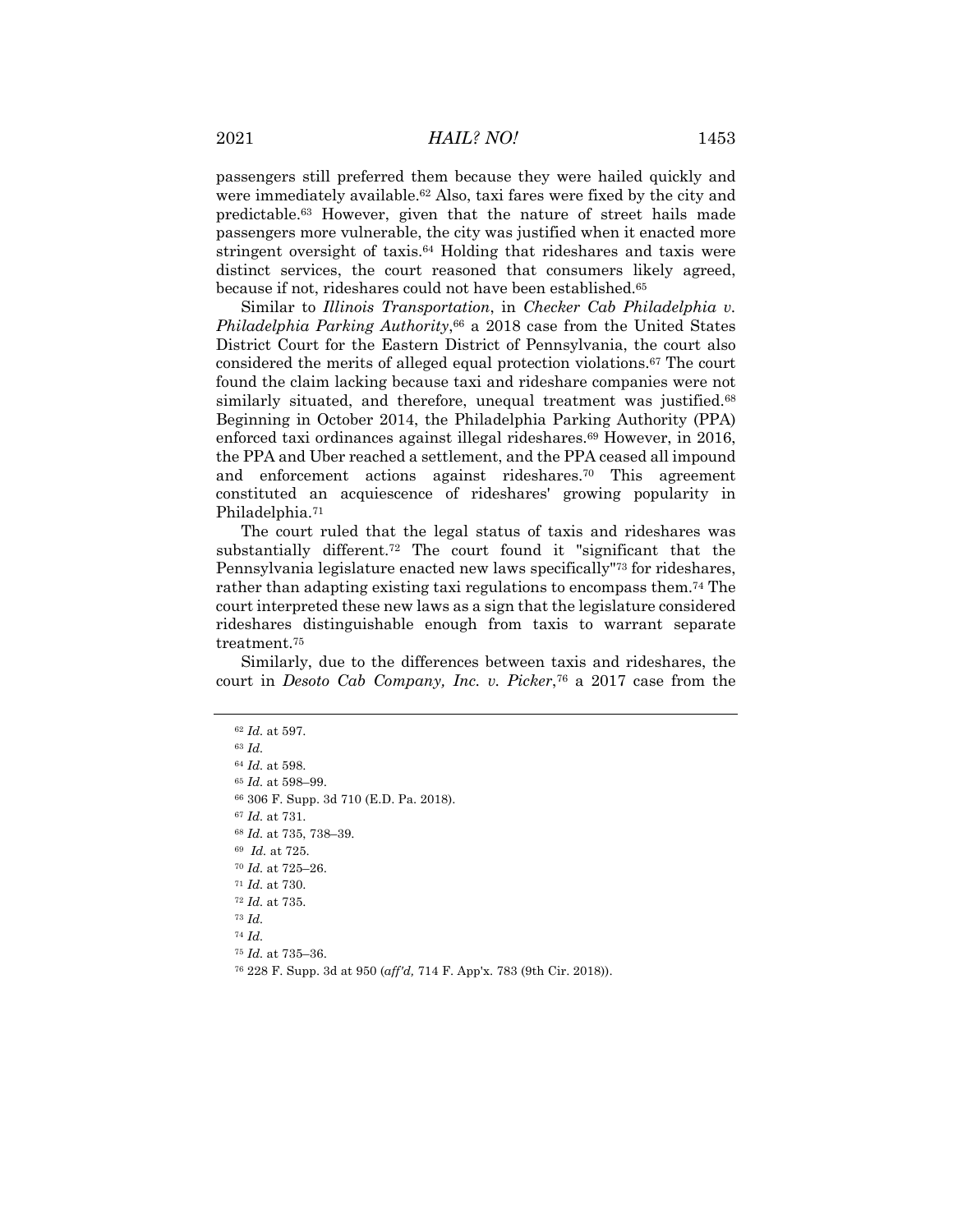United States District Court for the Northern District of California, found San Francisco's bifurcated regulatory scheme constitutional.<sup>77</sup> When rideshares first emerged in the city, the same agency that oversaw taxis, the San Francisco Municipal Transportation Agency (SFMTA), also oversaw rideshares.78 Not long after they were established, rideshare oversight was transferred to the less strict Public Utilities Commission (CPUC).79 Oversight of taxis, on the other hand, remained with the more stringent SFMTA.<sup>80</sup> San Francisco premised the change on California's recognition that revolutionary rideshares did not meet the conventional definition of taxis.81 The court contemplated whether rideshares were "de facto taxis" which required regulation by the same agency as taxis.82 The CPUC classified rideshares as "prearranged" charter-party carriers, which the court identified as the main differentiating factor.83

The CPUC required rideshare drivers to "have a completed waybill in his or her possession at all times during the trip."84 This waybill was proof that the driver prearranged details of the passenger, route, and charges prior to initiating the trip.85 By contrast, taxi drivers exchanged no information until the passenger entered the vehicle.<sup>86</sup> Further, the court found it impractical for passengers to negotiate and compare rates with taxis in a street hail situation.<sup>87</sup> Therefore, since taxis were not "prearranged" they were not charter-party carriers.88 Like *Illinois Transportation* and *Checker Cab*, the court's ruling rested on the bedrock that taxis and rideshares were not sufficiently similar, and therefore, unequal regulation was justified.89

#### **2. Medallions and Market Exclusivity**

In the 2016 case of *Boston Taxi Owners Ass'n Inc. v. City of Boston*,90 the United States District Court for the District of Massachusetts ruled

 *Id.* at 962. *Id.* at 954. *Id.* at 954–55. <sup>80</sup> *Id. Id.* at 954. *Id.* at 952. *Id.* at 954–55, 960. *Id.* at 954. <sup>85</sup> *Id. Id.* at 954–55. *Id.* at 961. *Id.* at 953. *Id.* at 960; *Illinois Transp.*, 839 F.3d at 598; *Checker Cab*, 306 F. Supp. 3d at 738–39. 180 F. Supp. 3d at 108.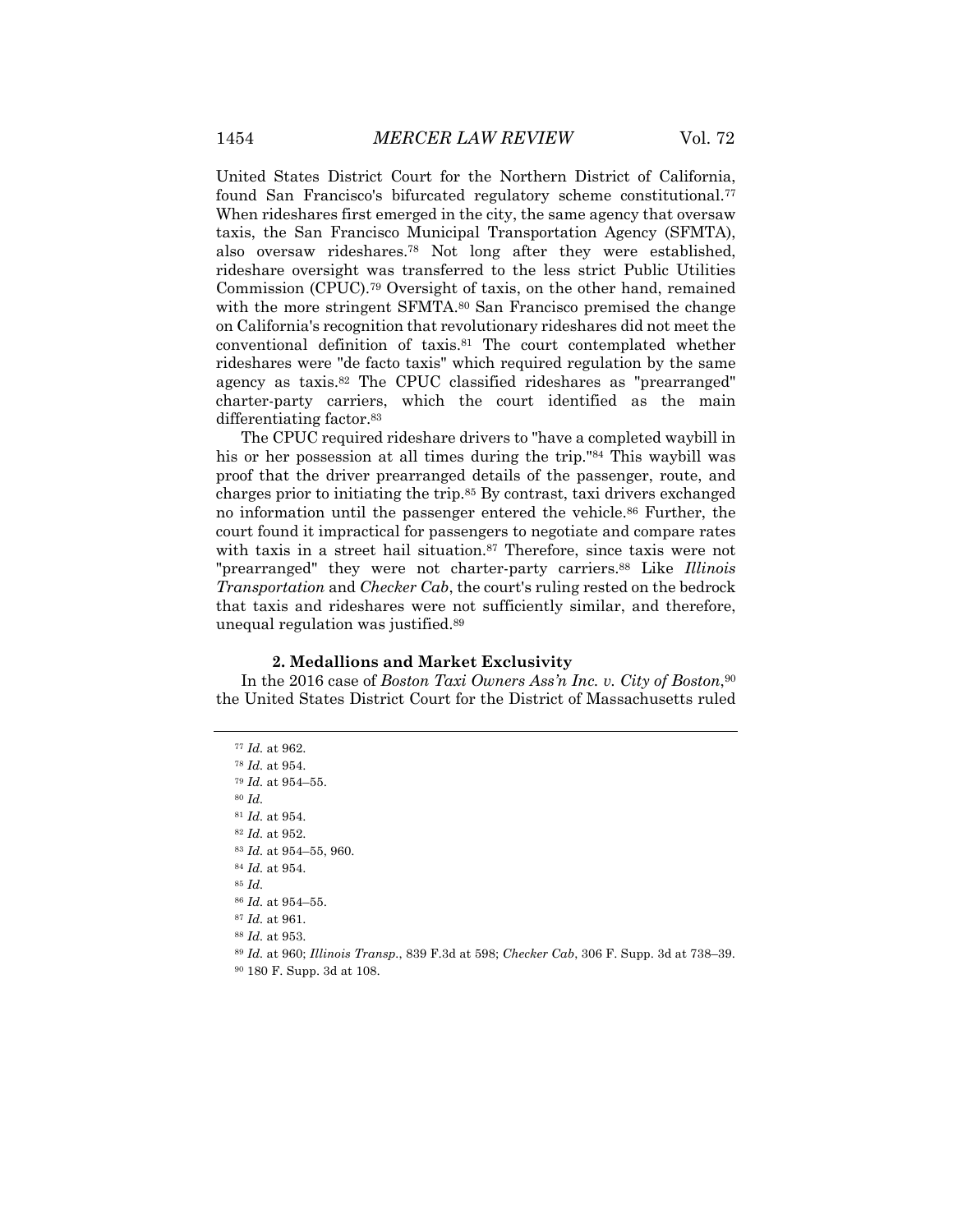that Boston's nonenforcement of taxi regulations against rideshares did not violate the plaintiff's rights.<sup>91</sup> Further, the court also proffered that taxi companies had no right to marketplace exclusivity in the vehicles-for-hire industry.92

The City of Boston required that all taxi operators be licensed with medallions and abide by the taxi enforcement codes under Rule 403.93 Prior to the advent of rideshares, based on the limited number of medallions issued by the city and the own-to-operate requirement, medallion owners enjoyed isolated market exclusivity.94 However, beginning in 2012, rideshares appeared in Boston and operated without medallions.95 The City of Boston took the stance that it would not enforce the taxi-related regulations against rideshares.96

In evaluating whether the different regulatory structures improperly harmed medallion owners, the court found that market exclusivity was not a right vested by medallion ownership.97 The court held that each owner only enjoyed exclusivity to his own medallion.98 Furthermore, owning a medallion was not equivalent to owning an interest in the vehicle-for-hire market.99 Thus, owning a medallion did not confer the right to exclude others.100 The exclusivity previously enjoyed before the introduction of rideshares was a product solely of the regulatory scheme and not a right of exclusivity by virtue of medallion ownership.101

Lastly, in 2017, the Georgia Supreme Court applied these same principals barring exclusivity in *Abramyan v. State*, 102 and held that taxi companies were not entitled to an "unalterable monopoly." 103 In 2015, following the introduction of rideshares to the vehicle-for-hire market, Georgia enacted O.C.G.A. § 36-60-25(a).104 This provision prohibited municipalities from requiring taxi operators to obtain a medallion unless

<sup>91</sup> *Id.* at 117.

<sup>92</sup> *Id.*

<sup>93</sup> *Id.* at 113 (referencing Boston Police Department "Rule 403" as a comprehensive set of taxi regulations which requires all taxi operators to possess a medallion, maintain properly functioning vehicles, and sets forth rules for engaging customers).

<sup>94</sup> *Id.* at 113, 117.

<sup>95</sup> *Id.* at 114.

<sup>96</sup> *Id.* at 113–14.

<sup>97</sup> *Id.* at 117.

<sup>98</sup> *Id.*

<sup>99</sup> *Id.*

<sup>100</sup> *Id.*

<sup>101</sup> *Id.*

<sup>102</sup> 301 Ga. 308, 800 S.E.2d 366 (2017).

<sup>103</sup> *Id.* at 309, 800 S.E.2d at 368.

<sup>104</sup> *Id.* at 308–09, 800 S.E.2d at 368.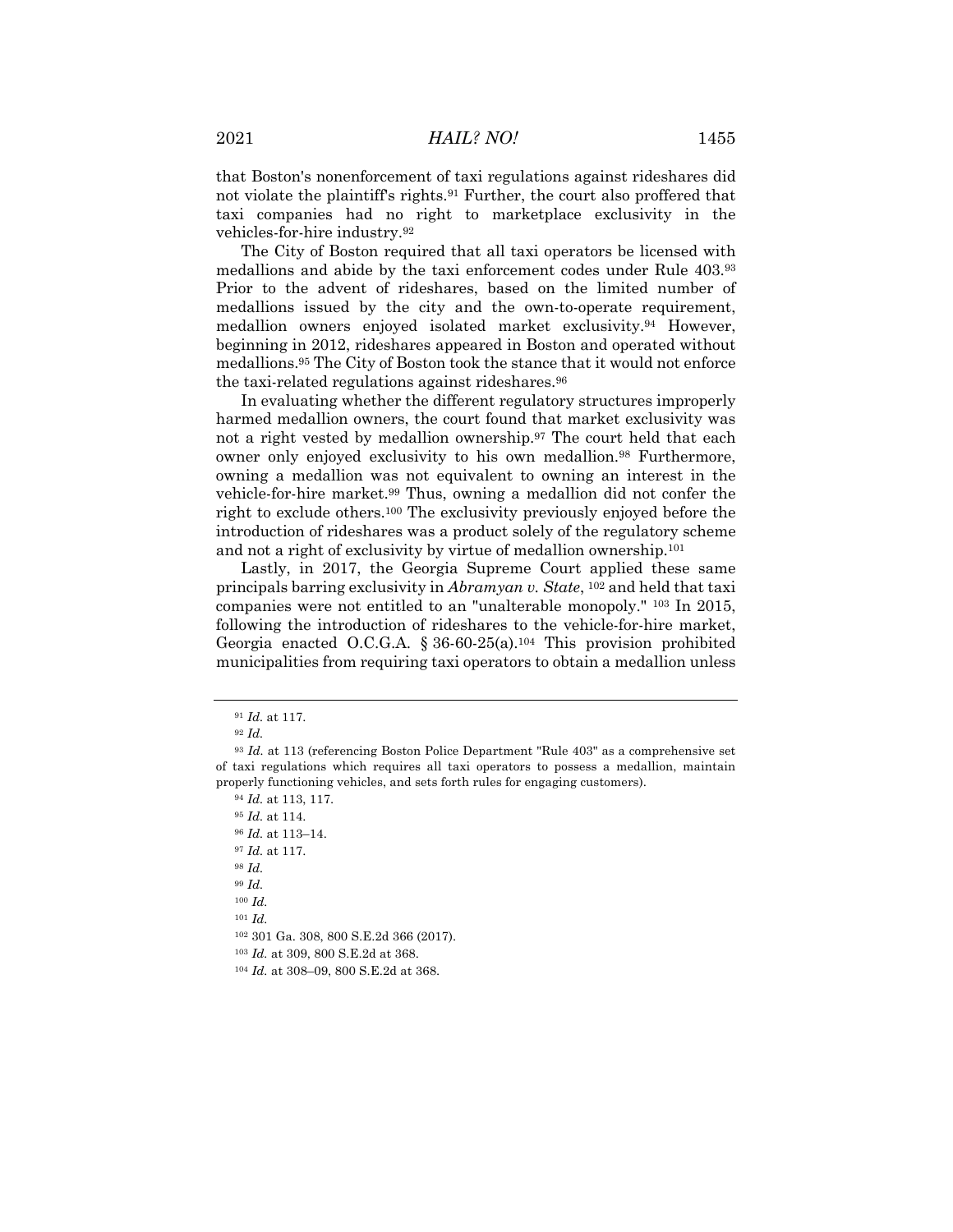the City had previously required one before the law was passed.105 Existing taxi operators in Atlanta, who were grandfathered in to the medallion prerequisite, asserted that the new legislation infringed on their exclusive rights as medallion owners.106 The court pointed out that because the City had a preexisting medallion requirement, new entrants into the City's taxi market would also be required to purchase a medallion.107 The court found no basis to conclude, however, that mere ownership of a medallion equated to a rightful claim to exclusivity.108

#### *C. Franchise Agreements*

A franchise is a privilege conferred by the government that allows a specific business substantive rights to operate in designated areas.<sup>109</sup> As such, a franchise constitutes a contract with property privileges.<sup>110</sup> Because franchise agreements result in a degree of market exclusivity, Georgia took a narrow approach as to which types of industries could be granted a franchise.<sup>111</sup> Specifically, O.C.G.A. § 36-34-2(7)(A) delegates municipalities the power to grant franchises "for the use and occupancy of the streets"112 only to public utilities and services, as well as urban transportation companies.<sup>113</sup>

Georgia Code section 36-34-2(7)(A) enumerates several commonly accepted public utilities and services.114 Included in the statute are power, gas, steam-heat, telephone, and water companies.115 These frequently approved utility providers are not, however, automatically granted a franchise.116 For example, in *City of Macon v. Alltel Commc'ns, Inc.*,117 the city alleged a franchise agreement existed with a local telephone provider in a bid to charge higher fees.118 The Georgia Supreme

<sup>105</sup> *Id.*

<sup>106</sup> *Id.* at 309, 800 S.E.2d at 368.

<sup>107</sup> *Id.* at 310, 800 S.E.2d at 369.

<sup>108</sup> *Id.* at 311, 800 S.E.2d at 369.

<sup>109</sup> *Franchise,* Black's Law Dictionary (11th ed. 2019).

<sup>110</sup> Macon Ambulance Serv., Inc. v. Snow Props., Inc., 218 Ga. 262, 265, 127 S.E.2d 598, 601 (1962).

<sup>111</sup> O.C.G.A. § 36-34-2(7)(A) (2020).

<sup>112</sup> *Id.*

<sup>113</sup> *Id.*

<sup>115</sup> *Id.*

<sup>116</sup> City of Macon v. Alltel Commc'ns, Inc., 277 Ga. 823, 830, 596 S.E.2d 589, 595 (2004).

<sup>117</sup> *Id.* at 823, 596 S.E.2d at 589.

<sup>118</sup> *Id.* at 824–26, 830, 596 S.E.2d at 591–92, 595.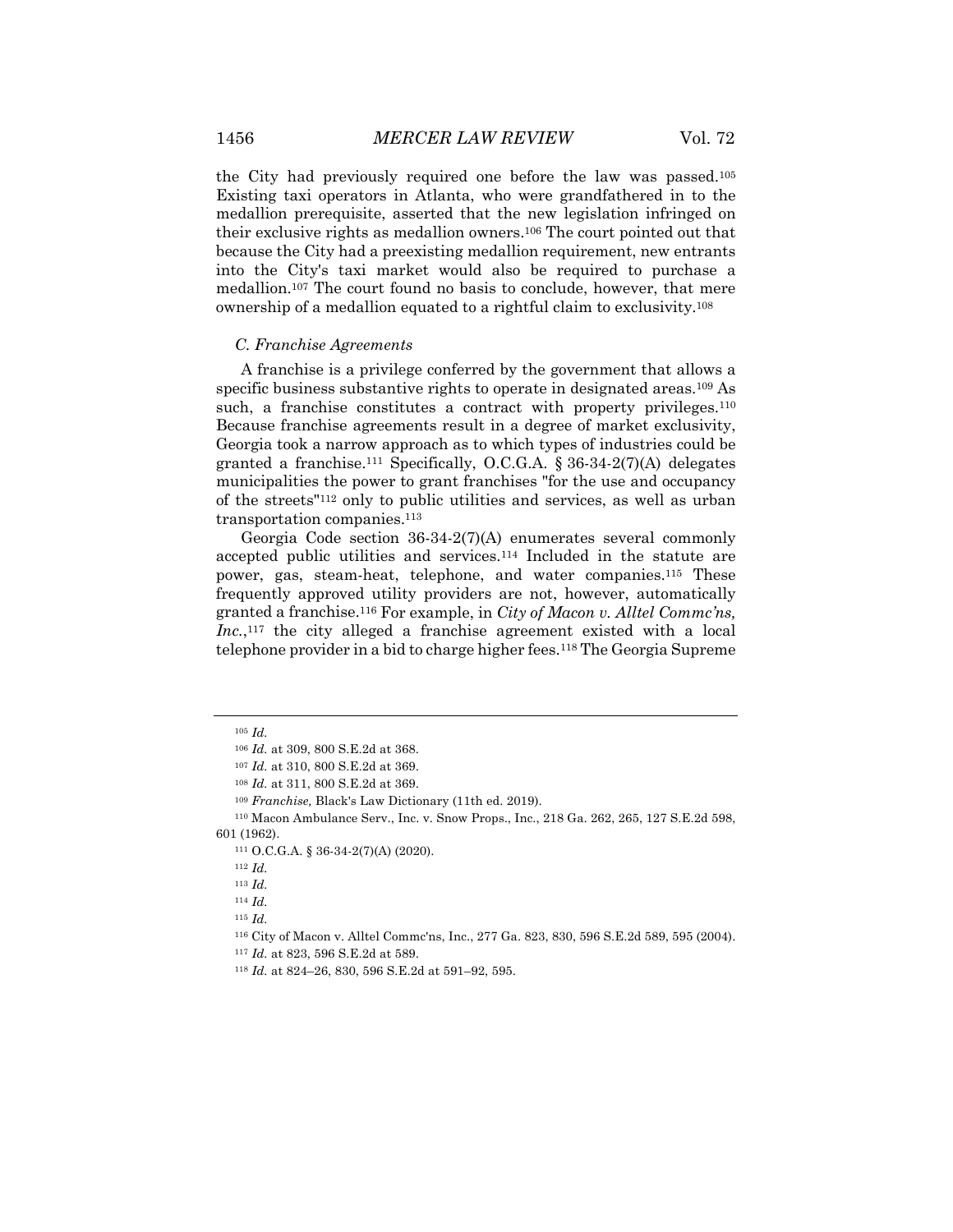chose, no party could unilaterally create a contract.119

Court held that while telephone companies could be franchised if they

#### **1. Franchise-Eligible Urban Transportation Companies**

Though O.C.G.A. § 36-34-2(7)(A) does not define "urban transportation company," the inspiration for the term was likely derived from *McCutcheon v. Wozencraft*,120 a case decided in 1923 by the Texas Supreme Court.121 In *McCutcheon*, the city of Dallas denied a petition to grant a motor bus company a franchise.122 After the court analyzed other types of urban transportation throughout the evolution of the industry, the court held motor buses were, in fact, franchises.123

Cities like Dallas had a tendency to restrict the grant of franchises to protect against greed from the inevitable monopolies that resulted.124 However, on the flip side, companies that provided public services to the masses invested a large amount of capital to establish infrastructures.125 These companies required the city guarantee some right of permanency, beyond a mere operational license, to justify their investments.126 In congealing the definition of which businesses qualified for these protections, the court highlighted that true franchises generally required the use of "definite or designated portions of . . . public thoroughfares."127 Uncontested franchises such as public utilities, street cars, and railways required dedicated land for tracks, pipes, and poles.128 The court paralleled this with the fixed routes on which motor busses operated and concluded that, just like the uncontested franchises, busses also used designated portions of city streets.129

Turning an eye toward public interest in transportation innovations, the court considered the evolutionary aspects of the industry.130 In New York, double-decker busses, held to be a franchise, took the place of horse-drawn stage lines.<sup>131</sup> These busses, vital to public interest,

<sup>121</sup> *Id.*

<sup>122</sup> *Id.*

<sup>123</sup> *Id.* at 718–19.

<sup>124</sup> *Id.* at 718

<sup>125</sup> *Id.* at 719.

<sup>126</sup> *Id.*

<sup>127</sup> *Id.* at 718–19.

<sup>128</sup> *Id.* at 719.

<sup>129</sup> *Id.*

<sup>130</sup> *Id.*

<sup>119</sup> *Id.* at 830, 596 S.E.2d at 595.

<sup>120</sup> 255 S.W. 716 (Tex. Comm'n App. 1923, rev'd).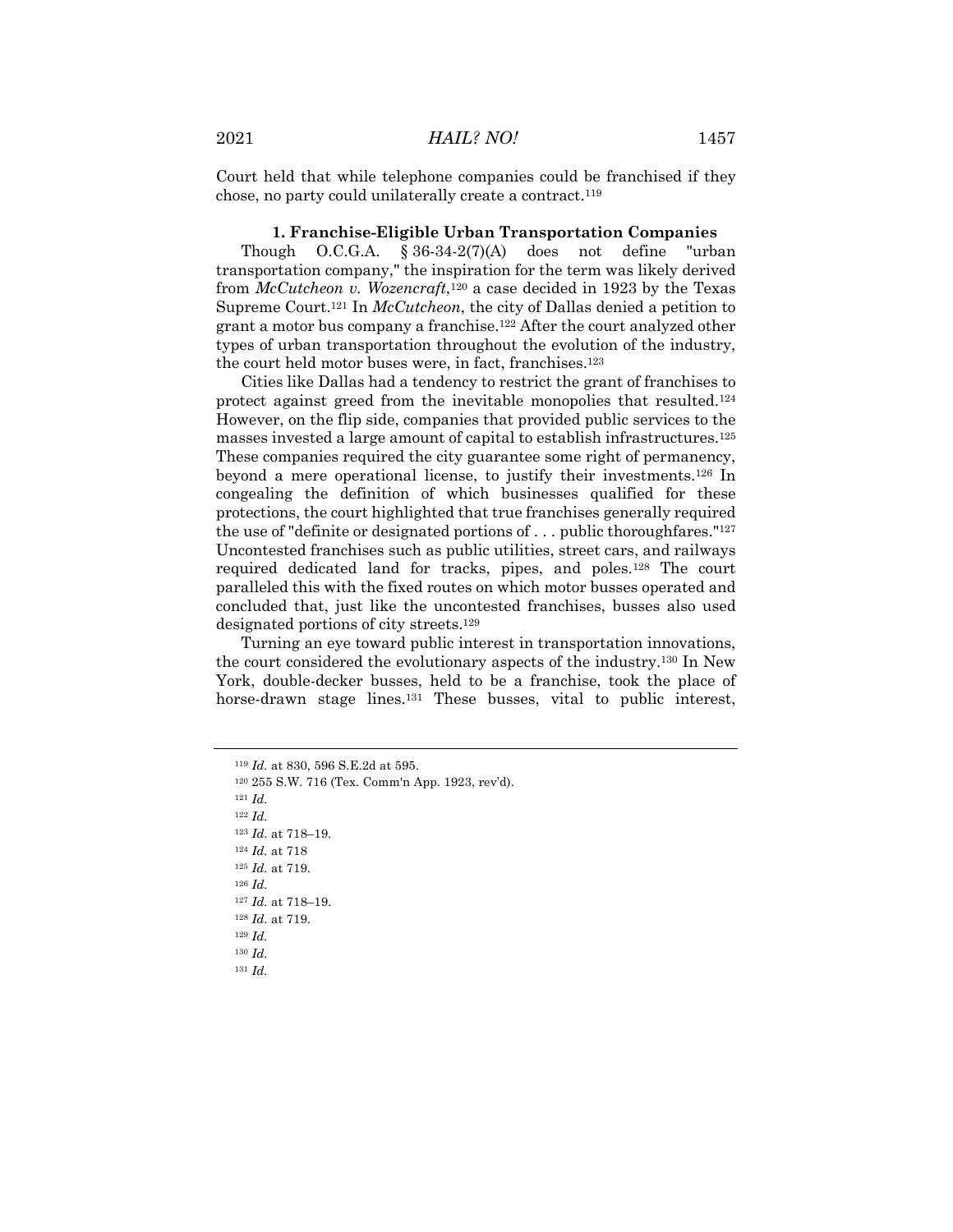operated in areas inaccessible to street cars.132 The court rightfully predicted that street cars, a common mode of transportation at the time, would be discarded as the industry progressed.133

In summation, the court held motor bus companies to be a franchise-eligible form of urban transportation.134 This was premised on the fact that busses provided the public with a comprehensive system of mass transportation which operated on fixed routes and designated thoroughfares.135 Lastly, the capital investment required to establish the urban transportation network was significant and warranted some degree of permanency from the city.136 Therefore, motor busses that provided urban transportation were franchises.137

#### **2. Prohibition on Exclusive Franchises**

In 1962, the Georgia Supreme Court held, in *Macon Ambulance Service, Inc. v. Snow Properties*,138 that unless the legislature conferred an express power, municipalities were forbidden to grant exclusive franchises.139 Doing so, the court reasoned, encouraged wrongful monopolies and stifled competition.140 Though the use of streets could be authorized, cities could not adopt ordinances that gave all work of one trade exclusively to one provider.141

In *Macon Ambulance*, the court deemed the city's ordinance granting an exclusive, five-year franchise to an ambulance provider void.142 Macon's city charter authorized the mayor and city council to establish regulations, including oversight of ambulances for hire that affected the security, welfare, and health of the city.<sup>143</sup> Acting on that authority, the city entered a franchise agreement with Macon Ambulance Service to provide transportation of wounded or ill charity patients to and from the hospital within Macon's city limits.144 Nonetheless, the supreme court ruled that the public service provided was insufficient to overcome the

<sup>132</sup> *Id.*

<sup>133</sup> *Id.*

<sup>134</sup> *Id.*

<sup>135</sup> *Id.*

<sup>136</sup> *Id.*

<sup>137</sup> *Id.*

<sup>138</sup> 218 Ga. at 262, 127 S.E.2d at 598.

<sup>139</sup> *Id.* at 265–67, 127 S.E.2d at 601–02.

<sup>140</sup> *Id.* at 266, 127 S.E.2d at 601.

<sup>141</sup> *Id.* at 265–66, 127 S.E.2d at 601.

<sup>142</sup> *Id.* at 268, 127 S.E.2d at 602.

<sup>143</sup> *Id.* at 265, 127 S.E.2d at 600.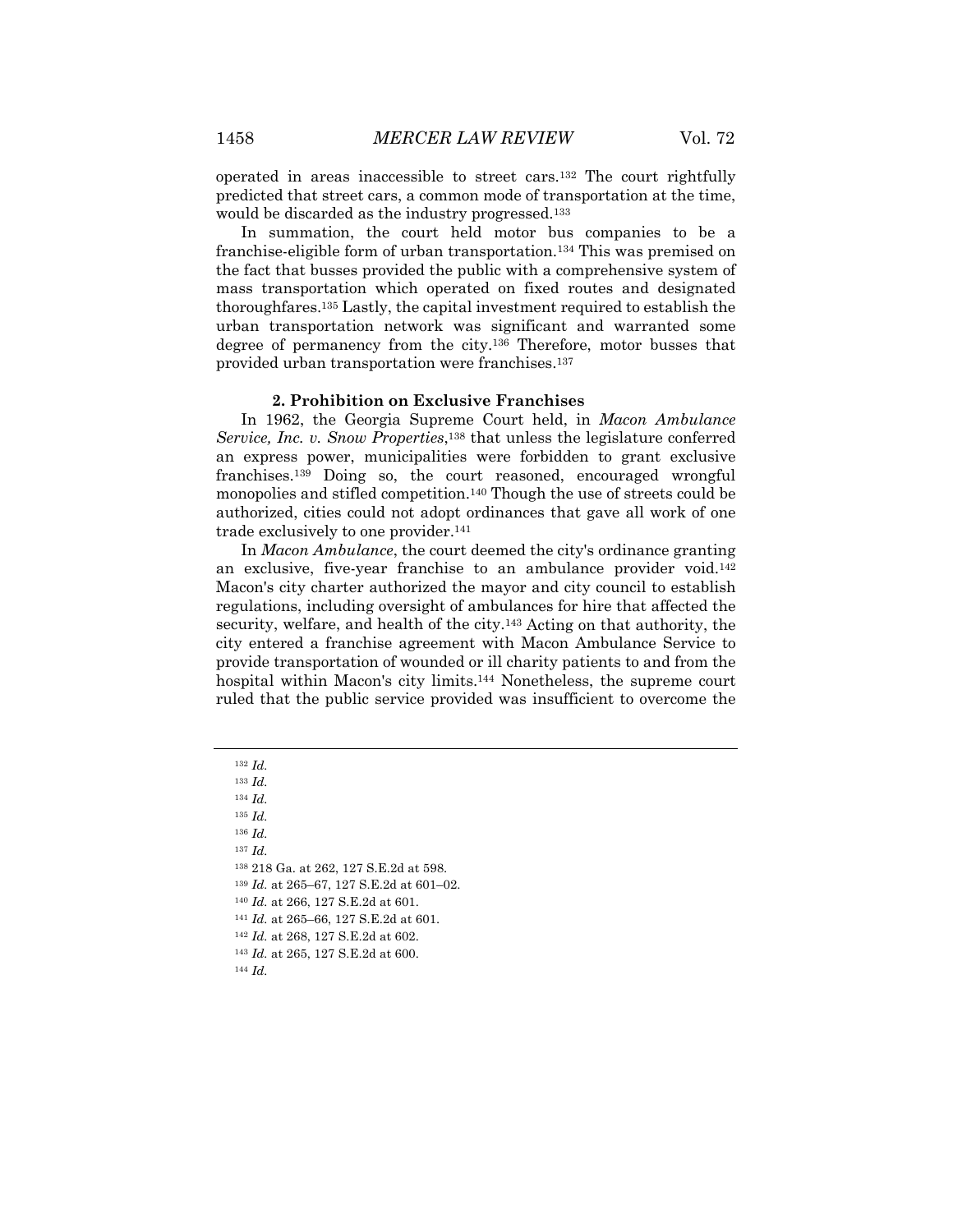party engaged in a private business to so use its streets for such

purpose."146 The Georgia Court of Appeals followed this precedent in the 1986 case of *Cable Holdings of Battlefield, Inc. v. Lookout Cable Services*.147 In 1972, several local government entities granted Cable Holdings, the county's community antenna television service, an exclusive franchise to operate in Walker County.148 The court reinforced the holding of *Macon Ambulance* and held that the exclusivity features of the franchise agreement were void and unenforceable because the local government lacked the authority to grant them.149 The nature of the franchise involved, a local community television station, was irrelevant to the analysis, even though a natural monopoly existed in the market.150 The court held that where natural monopolies existed, the marketplace would make an exclusive determination.151

#### IV. COURT'S RATIONALE

Judge Hodges, writing for the Georgia Court of Appeals, held that no franchise agreement was breached with Atlanta Metro when the City refused to enforce taxi regulations against rideshares because no franchise agreement existed in the first place.152 Though a valid franchise agreement could have conferred privileges of market exclusivity, the court held the City was not statutorily authorized to grant such a franchise under O.C.G.A. § 36-34-2(7)(A).<sup>153</sup> Likewise, the court discerned that even though O.C.G.A. § 36-60-25(b) and Code § 162-62 recognize the property rights of medallions, the mere fact that a franchise also creates property rights does not mean the two are symbiotic.154

<sup>145</sup> *Id.* at 267–68, 127 S.E.2d at 602.

<sup>146</sup> *Id.* at 266–67, 127 S.E.2d at 601.

<sup>147</sup> 178 Ga. App. 456, 457–58, 343 S.E.2d 737, 739–40 (1986).

<sup>148</sup> *Id.* at 456, 343 S.E.2d at 738.

<sup>149</sup> *Id.* at 456–59, 343 S.E.2d at 739–40.

<sup>150</sup> *Id.* at 457, 343 S.E.2d at 739.

<sup>152</sup> *Atlanta Metro*, 353 Ga. App. at 785, 839 S.E.2d at 281–82.

<sup>153</sup> *Id.* at 792–94, 839 S.E.2d at 286–87.

<sup>154</sup> *Id.* at 795–96, 839 S.E.2d at 287–88.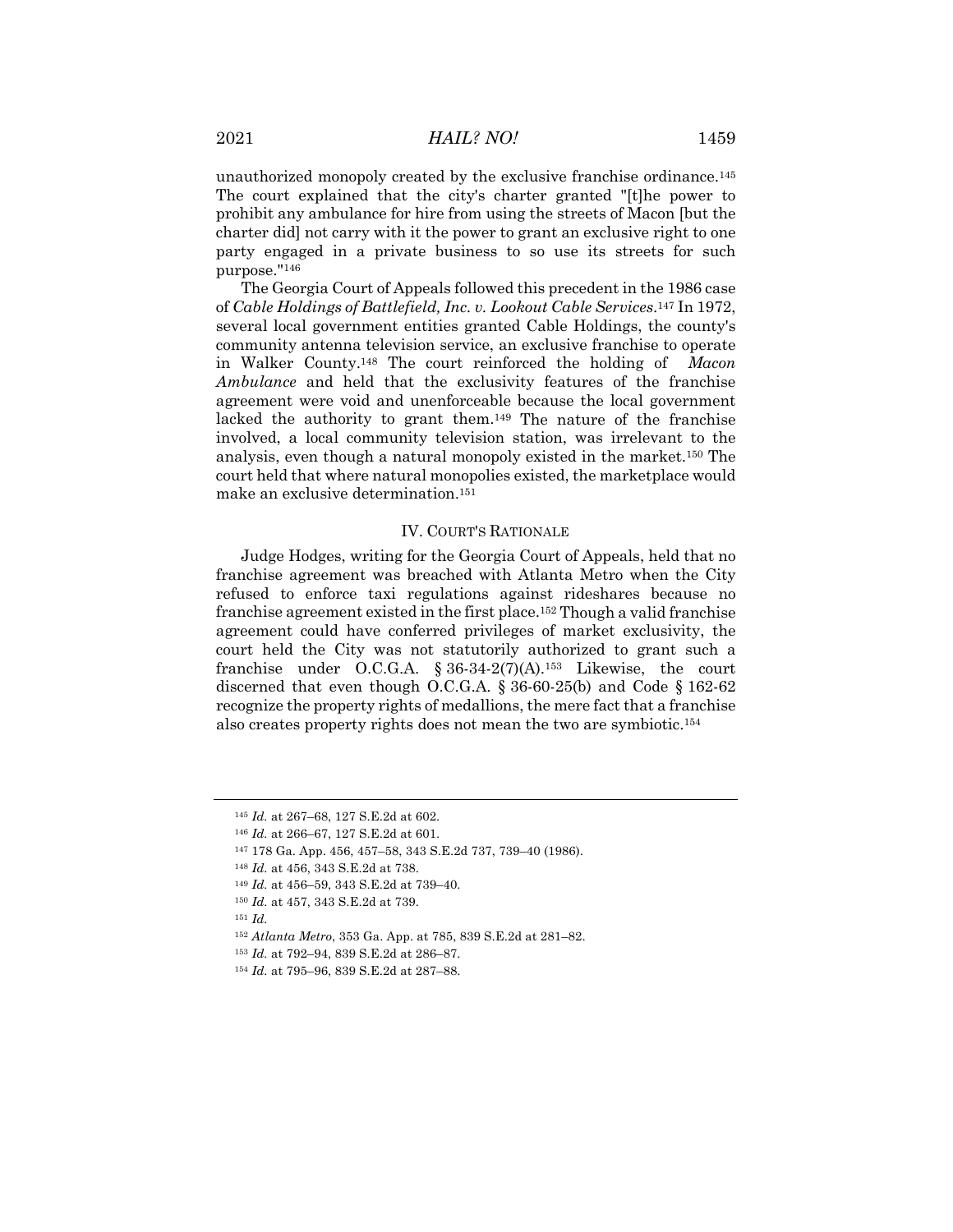#### *A. Statutory Classifications of Permissible Franchisees*

"The prevailing rule is that unless the power is expressly conferred by the legislature, a municipal corporation can not grant . . . an exclusive privilege or monopoly."155 Georgia Code section 36-34-2(7)(A) authorizes the City to grant franchises to public utilities and services, as well as urban transportation companies.156 Atlanta Metro conceded, as a matter of statutory interpretation, that taxis were not public utilities or services.157 Rather, it argued that taxis fell under the umbrella of "urban transportation companies." 158

The court derived its definition of "urban transportation company" from Texas's *McCutcheon* opinion, one of the rare cases that discussed evolving forms of urban transportation.159 Using *McCutcheon* as a framework, the Georgia Court of Appeals drew several distinctions between taxis and urban transportation companies.160 The court articulated that urban transportation companies used designated thoroughfares, operated on fixed routes, offered mass-transit, and required extensive capital to build and maintain an urban infrastructure.161

Taxis, on the other hand, did not possess the trademark characteristics of urban transportation companies.162 Rather than operating on designated thoroughfares and fixed routes, taxis could drive on any public street and followed whatever route the passenger preferred.163 Additionally, rather than providing mass transit, taxis transported individual passengers to unique destinations.164 Lastly, unlike urban transportation companies, taxis did not require extensive capital to build an infrastructure, justifying some degree of permanency.165 Therefore, since taxis did not meet an O.C.G.A. § 36-34-2(7)(A) qualified classification for which the City was authorized

<sup>158</sup> *Id.*

- <sup>159</sup> *Id.* at 793–94, 839 S.E.2d at 286–87.
- <sup>160</sup> *Id.* at 794, 839 S.E.2d at 287.
- <sup>161</sup> *Id.* at 793–94, 839 S.E.2d at 286–87.
- <sup>162</sup> *Id.* at 794, 839 S.E.2d at 287.
- <sup>163</sup> *Id.*
- <sup>164</sup> *Id.* at 793, 839 S.E.2d at 286.

<sup>155</sup> *Id.* at 792, 839 S.E.2d at 286 (quoting *Macon Ambulance*, 218 Ga. at 265, 127 S.E.2d at 598).

<sup>156</sup> *Id.*

<sup>157</sup> *Id.* at 793, 839 S.E.2d at 286.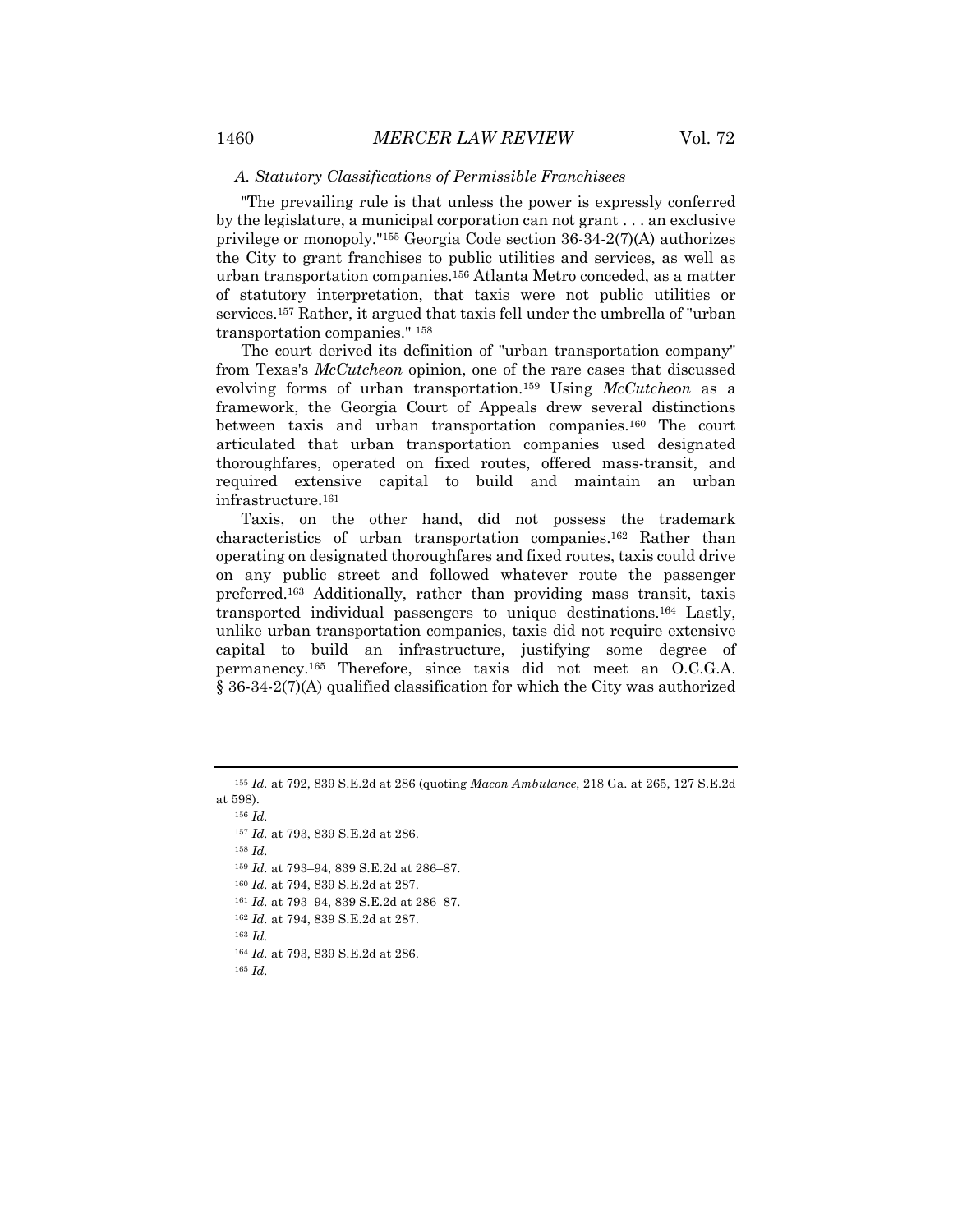to grant a franchise, the court held there was no valid franchise agreement between Atlanta Metro and the City of Atlanta.166

Next, the court studied Section 1-102(c) of the Atlanta City Ordinance and held that, based on its language, the City did not grant a franchise when it issued medallions.<sup>167</sup> The ordinance authorizes the City to grant franchises to public utilities and services.168 In addition to reiterating that taxis were not, in fact, public utilities and services, the court highlighted that the ordinance "empower[ed] the City to license and regulate vehicles . . . for hire."169 The court found the term "license" particularly noteworthy and held that the text of Section 1-102(c) supported the conclusion that medallions were unequivocally not franchises.<sup>170</sup>

Additionally, it is widely accepted that a franchise is a contract that creates property rights, however, the court of appeals ruled that the property rights vested in medallion ownership did not equate to a franchise.171 Though medallions could be sold, transferred, bequeathed, and pledged as collateral for loans, the court held this did not alter the glaring fact that taxis were not public services or utilities.172 Therefore, because O.C.G.A. § 36-34-2(7)(A) and Atlanta City Ordinance § 1-102 only authorized the City to grant franchises to public services or utilities, the City did not have the power to grant franchises to taxis.173

#### *B. Statutory Intent*

The Georgia Court of Appeals looked at the apparent intent of O.C.G.A.  $\S 36-60-25(a)$  and Section 162-56(a) of the Atlanta City Ordinance and concluded that neither provision manifested an intent to form a contract.174 Georgia Code section 36-60-25(a) uses permissible language in stating that the City "may" require a taxi operator to obtain a medallion.175 Likewise, the City ordinance states that no vehicle for hire can be operated until its owner has obtained a medallion and business

<sup>166</sup> *Id.* at 794, 796, 839 S.E.2d at 287–88.

<sup>167</sup> *Id.* at 794–95, 839 S.E.2d at 287.

<sup>168</sup> *Id.* at 794, 839 S.E.2d at 287.

<sup>169</sup> *Id*. at 794–95, 839 S.E.2d at 287 (stating public utilities and services, for the purposes of Atlanta, Ga., Ordinance  $\S$  1-102(c), provided a comprehensive system of benefits to the City, not those that provided benefits on an individual basis and operated on fixed routes).

<sup>170</sup> *Id.* at 795, 839 S.E.2d at 287.

<sup>171</sup> *Id.* at 795–96, 839 S.E.2d at 287–88.

<sup>173</sup> *Id.* at 794, 796, 839 S.E.2d at 287–88.

<sup>174</sup> *Id.* at 797–98, 839 S.E.2d at 289.

<sup>175</sup> *Id.* at 797, 839 S.E.2d at 289.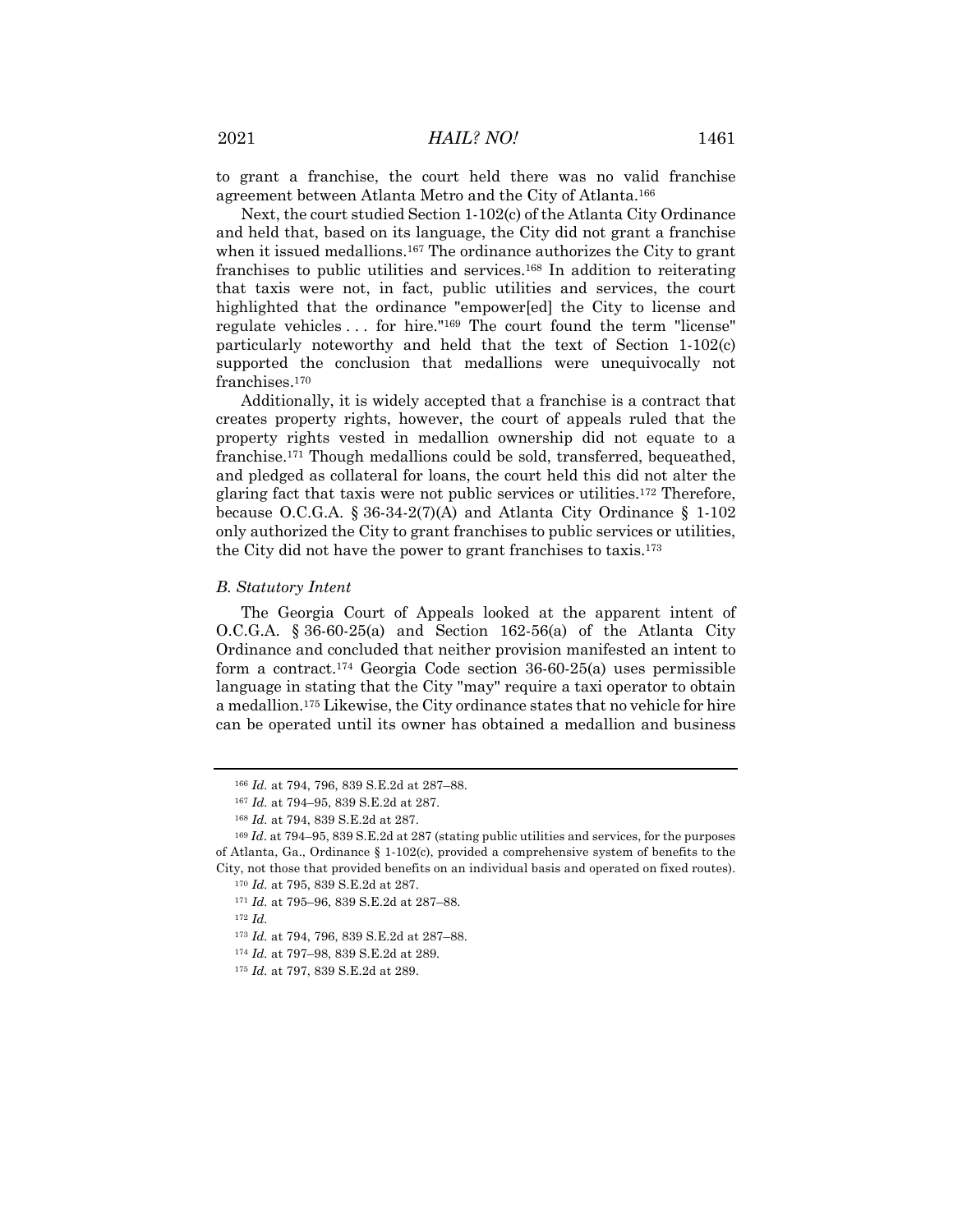license.176 Specifically, the ordinance states, "No such business license shall be issued until the [medallion] and company permits have been issued . . . ."177 The court focused on the words "business license" in holding that the intent was to require a medallion before taxis became licensed, rather than forming a franchise agreement when the medallion was issued.178 Lastly, the court proffered that the intent behind these provisions was to promote public safety and convenience.179 The purpose was not, the court held, intended to create specific property rights in franchise agreements with promises of perpetual exclusivity in the vehicles-for-hire market.180 The court noted other jurisdictions had performed a similar analysis in considering whether city regulations created a binding contract in relation to medallion issuance and came to the same result.181 The court concluded that the City's regulations did not support an inference that medallion issuance obligated the City to provide taxis with market exclusivity, by franchise or otherwise.182

#### *C. Court's Conclusion*

The Georgia Court of Appeals affirmed the trial court's decision and held that, based on the terms in the relevant statutes and ordinances, the City lacked statutory standing to enter into franchise agreements with taxi companies.<sup>183</sup> The inherent property rights of medallions was insufficient to overcome the lack of required classification for statutory authority to grant a franchise.184 Therefore, the City's sovereign immunity barred Atlanta Metro's attempted recovery for diminished medallion values due to the loss of market exclusivity and the City's favorable treatment of rideshares.185 In so ruling, the Georgia Court of Appeals joined the ranks of its sister states and struck down attempts by Atlanta taxis to fight back against the invasion of rideshares in the vehicle-for-hire market.186

<sup>184</sup> *Id.*

<sup>185</sup> *Id.* at 800, 839 S.E.2d at 290 (holding that because the City did not enter a franchise agreement when it issued medallions, no contract was formed to breach, and therefore, because there was no breached contract, the City's sovereign immunity barred Atlanta Metro's claims).

<sup>176</sup> *Id.* at 798, 839 S.E.2d at 289.

<sup>177</sup> *Id.* (quoting Atlanta, Ga., Ordinance § 162-56(a)).

<sup>178</sup> *Id.*

<sup>179</sup> *Id.*

<sup>180</sup> *Id.* at 798–99, 839 S.E.2d at 290.

<sup>181</sup> *Id.* at 799–800, 839 S.E.2d at 290.

<sup>182</sup> *Id.* at 800, 839 S.E.2d at 290.

<sup>183</sup> *Id.* at 796, 839 S.E.2d at 288.